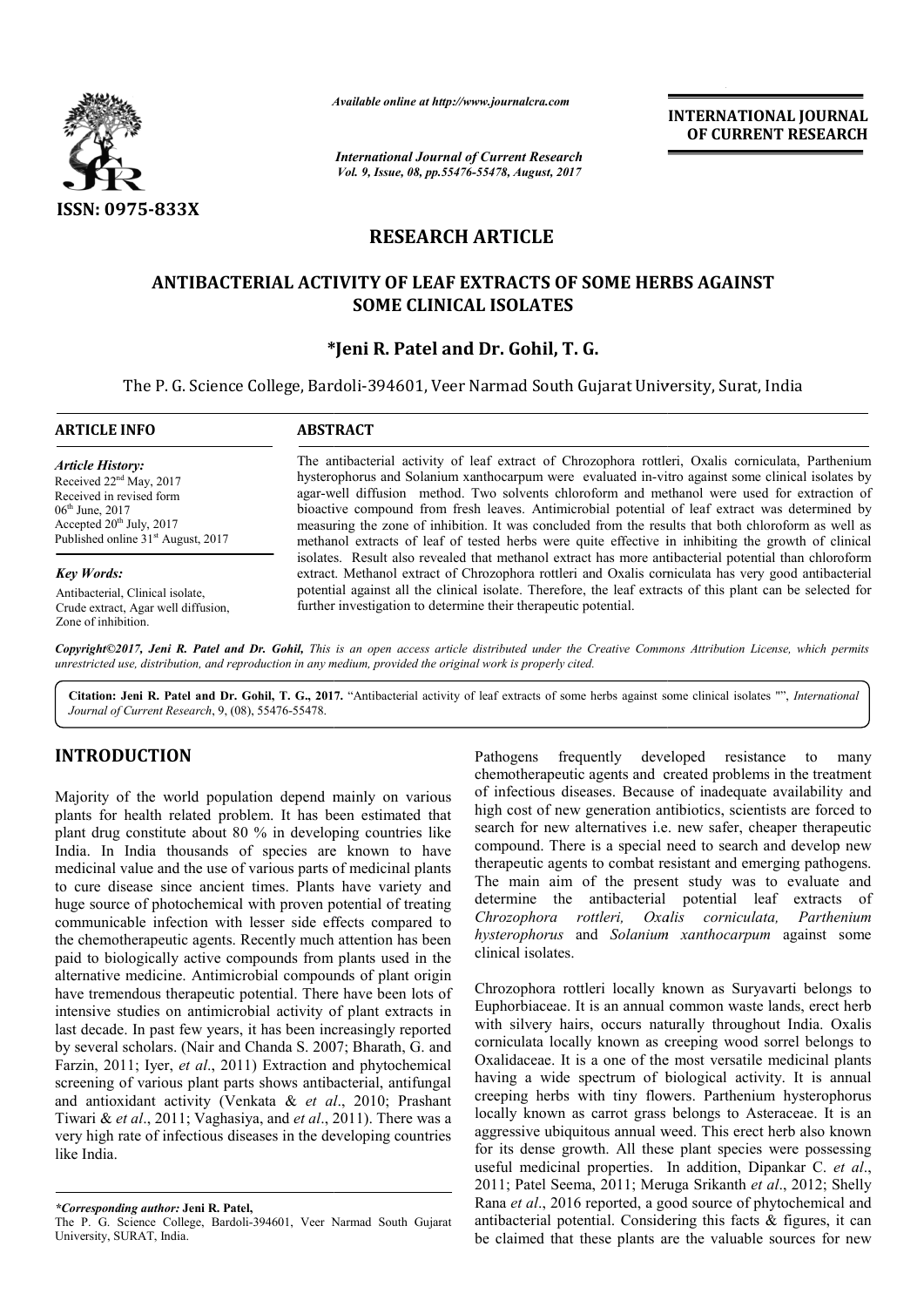safer, cheaper therapeutic compound and should be evaluated for their.

## **MATERIALS AND METHODS**

### **Plant material**

Fresh and diseased-free leaves of *Solanium xanthocarpum* Lin., *Oxalis corniculata* Lin. *Parthenium hysterophorus* Lin. and *Chrozophora rottleri* A. Juss. ex Spreng were collected from local site of Vyara, District Tapi, Gujarat, India. The plants were identified with the help of flora of Gujarat and confirmed by Dr. T. G. Gohil & naturalist Dr. Minoo Parabia. The leaves of these plants were washed thoroughly under running tap water and then dry at RT for an hour and then dried in an oven at 55°C for 24 hours. The dried plant material were pulverized to fine powder in a grinder, stored in air tight bottle, labeled and kept in a dark at room temperature.



**Figure 1. One of the plates showed antibacterial activity against clinical isolates**



Note: 8 mm well was loaded with 20 μl of crude extracts (100mg/ml)

### **Figure 2. Antibacterial activity of methanol extract of leaves of tested Herbs against clinical isolates**



**Figure 3. MIC of herb extracts against three most important clinical isolates**

## **Extraction**

Extraction of leaves of respective plants was carried out by maceration technique. A 5 gm dried powder was soaked separately in 50 ml of chloroform and methanol in Erlenmeyer flask. The flasks were covered with aluminum foil and allowed to stand in a dark for 72 hrs for extraction. These extracts were filtered through Whatmann filter paper no. 1 and filtrate was evaporated at 55°C in an oven to get dark greenish residue (crude extract), which was stored at 4°C prior to use.

|  |  | Table 1. The percentage recovery of crude extract of tested Herbs |  |  |  |  |  |  |
|--|--|-------------------------------------------------------------------|--|--|--|--|--|--|
|--|--|-------------------------------------------------------------------|--|--|--|--|--|--|

| Sr. No. | <b>Herbs</b>             |               | % Yield of crude extract          |                   |  |  |
|---------|--------------------------|---------------|-----------------------------------|-------------------|--|--|
|         |                          | Specimen code | Chloroform extract                | Methanol extract  |  |  |
|         | Chrozophora rottleri     |               | $117 \text{ mg} (2.34 \text{ %})$ | 258 mg $(5.16\%)$ |  |  |
|         | Oxalis corniculata       | Oc.           | $86 \text{ mg} (1.72 \text{ %})$  | 354 mg $(7.08\%)$ |  |  |
|         | Parthenium hysterophorus | Ph            | 95 mg $(1.9\%)$                   | 203 mg $(4.06\%)$ |  |  |
| 4       | Solanium xanthocarpum    | Sх            | 186 mg $(4.65\%)$                 | 355 mg $(7.1\%)$  |  |  |

**Table 2. Antibacterial activity of chloroform & methanol extract of leaves of tested Herbs by well diffusion method**

| Clinical isolates      | Diameter of zone of inhibition (mm) |          |          |          |          |          |               |          |
|------------------------|-------------------------------------|----------|----------|----------|----------|----------|---------------|----------|
|                        | $Cr - C$                            | $Cr - M$ | $Oc - C$ | $Oc - M$ | $Ph - C$ | $Ph - M$ | $S_{X}$ - $C$ | $Sx - M$ |
| E. coli                | --                                  | 10       | 13       | 18       | 16       | 14       |               | 3        |
| Enterobacter aerogenes | --                                  | 13       | $- -$    | 14       |          |          | --            |          |
| Kleibseilla spp.       | --                                  | 13       | $- -$    | 12       |          |          | 10            |          |
| Proteus mirabilis      | $\overline{\phantom{a}}$            | 12       | $- -$    | 14       | $- -$    | 12       |               |          |
| Proteus vulgaris       | 14                                  | 13       | 16       | 14       | 16       | 14       | --            |          |
| Pseudomonas aeruginosa |                                     | 13       |          | 13       | $- -$    | 10       | 19            |          |
| Staphylococcus. aureus | --                                  | 10       | --       |          |          |          |               |          |

Note: \* 8 mm well was loaded with 20 μl of crude extract (100mg/ml)